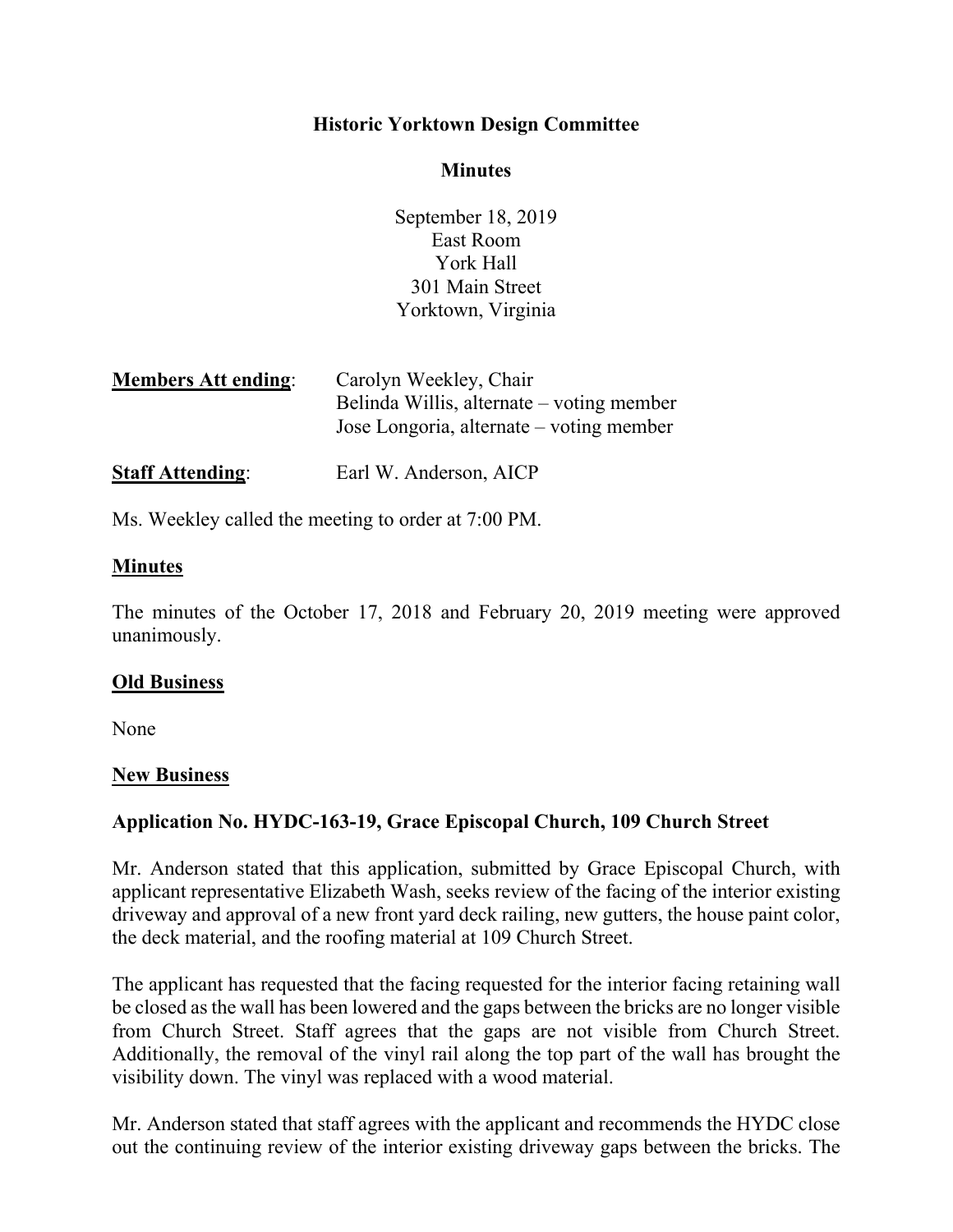less visible. It is only visible when you approach the driveway and see the slope down that wall has been lowered and the gaps are no longer evident from Church Street. Additionally, with the removal of the white vinyl railing on the top of the wall, the wall has become much the gaps would be visible which is very minimal.

 landscaping along the frontage. This screening would allow the deck railing to not have the picket fence style and hide the deck from view. With the removal of the pickets the applicant has proposed a white powder coated metal railing, which is not consistent with The previous approval by the HYDC to require the deck railing to have a picket style fencing feature was to make sure the deck was not visible from Water Street. The Guidelines specify that decks "should be screened from public rights-of-way by appropriate landscape materials". The HYDC was not only concerned with viewing the deck itself, but seeing the people congregating on the deck. Staff agrees that the deck should be hidden from view, which could be accomplished with the extension of the existing picket fence on the adjacent neighbor's property across the frontage or with staff is concerned by the material type requested by the applicant for the deck railing. The the materials allowed by the Guidelines. The applicant has noted in the narrative that metal railings are allowed in the Guidelines section for Commercial, Civic, and Institutional Construction; however, this structure has been considered residential with a minor institutional use and has fallen under the residential use classification predominately. As such, staff feels the materials should be consistent with the Guidelines for New Residential Construction and "be constructed of wood or wood-like synthetic or composite material that is painted".

The proposed LeafGuard gutters are boxy shaped with a square downspout, rather than a half round gutter and round downspout that the Guidelines identify. Other gutters are allowed by the Guidelines, if the gutter is consistent with the style of the structure. The LeafGuard gutters do appear to blend in with the fascia and do not appear to be as visible as other gutters and could fit in with the style of the home. A rounded downspout should be considered rather than the square downspout as required by the Guidelines.

The other proposed changes for the house color, deck material, and roofing material are consistent with the Design Guidelines.

Staff recommends that the Committee find the proposal consistent with the guidelines and that the application be approved, subject to the following condition:

- on the "Detailed Description Attachment" presented with the application and 1. The proposed changes shall be installed in accordance with the features as depicted received on August 28, 2019, except as noted below.
- 2. The deck railing shall be constructed of wood or wood-like synthetic or composite material.
- 3. A white picket fence of equal height to the adjacent picket fencing at 105 and 107 Church Street shall be constructed across the frontage facing Water Street, supplemented with landscaping, to block views of the deck.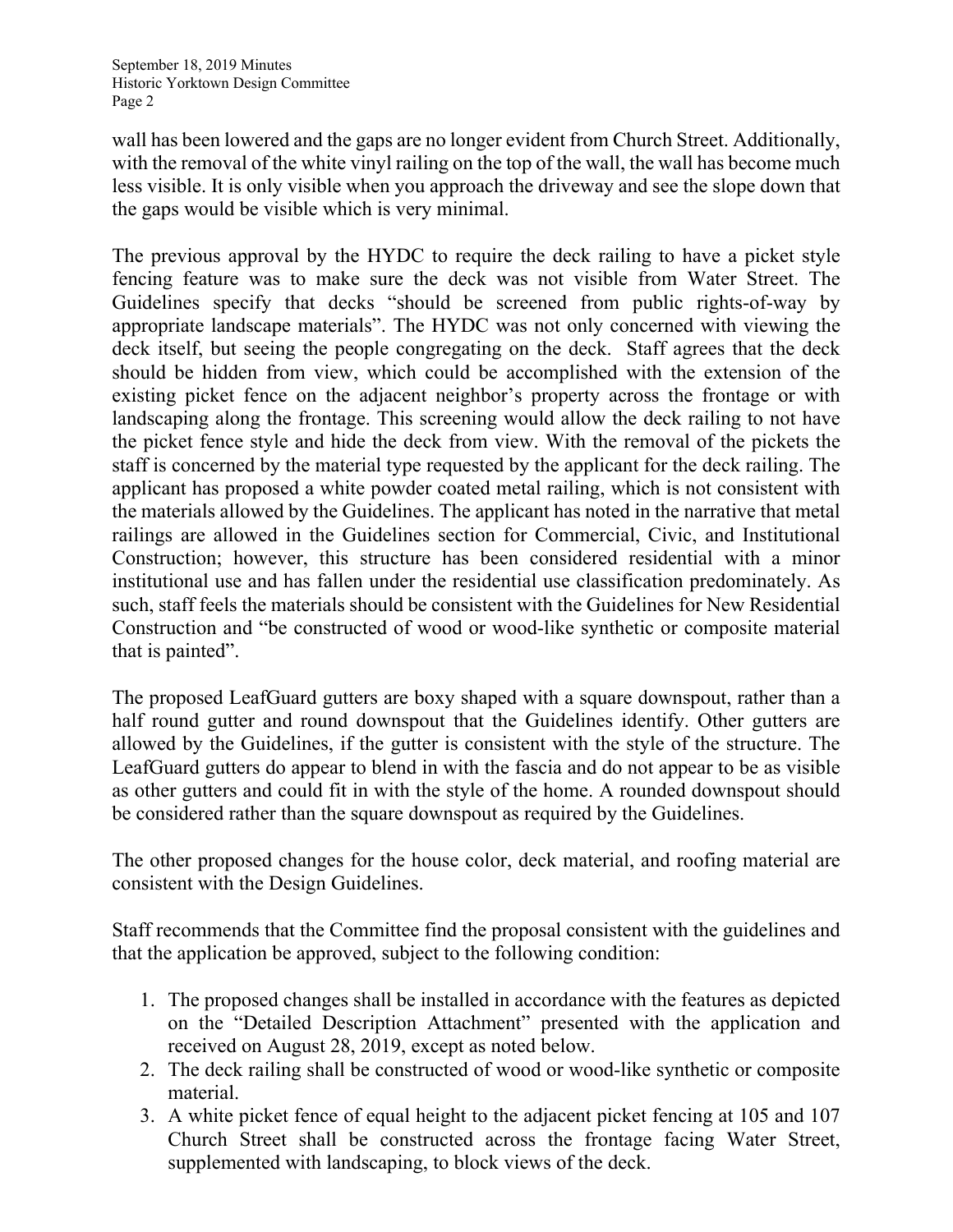4. The gutter downspouts shall be rounded.

Mrs. Willis asked if staff was recommending landscaping in lieu of fencing.

Mr. Anderson opined that either would be good, but both would provide screening. The plantings should be evergreen, so it provides year round screening. The view of the deck will be limited, but when you have people standing on the deck it will be evident from Water Street, so some kind of screening is recommended.

Ms. Weekley asked the applicant their thoughts on the screening recommendation.

 line runs along the property would prevent a fence from being constructed in a way that Mrs. Elizabeth Wash stated that they preferred the landscaping, as they felt the way the lot would benefit the screening. They feel that plantings along the bluff would be beneficial in many ways.

The Committee agreed to allow the railing to change and to require landscaping for screening.

Mrs. Wash opined that the railing materials are similar to the handicap rail on the front of Grace Episcopal Church. They want a long term product that will stay fresh and this type of railing has precedent. Additionally, the black railing will disappear from view at Water Street. Therefore, they would prefer the metal to the wood.

The Committee agreed to allow the railing to be outside the guidelines, since it would not be visible and would be a safer material over time. The railing would be painted black.

 done a configuration where the gutters go into a rounded downspout. The system is a whole Mrs. Wash stated that their concern is that the gutter contractor for LeafGuard has never piece and is not easily broken up. The setback and angles are such that from the distance you would not be able to tell.

 downspout. Mr. Longoria stated that he felt the contractor could easily cut and install the rounded

 Mr. David O'Brian questioned what is gained by going round, since the house is set far back from the street. The LeafGuard system is a whole piece system and the downspouts would run along the corners and would blend in. He does not believe it will be unpleasant to look at from a distance.

 round for everyone. Many on Church Street already have them, so we want to make sure Mr. Longoria said it is not that he disagrees; however, the guidelines state that it should be we are being consistent.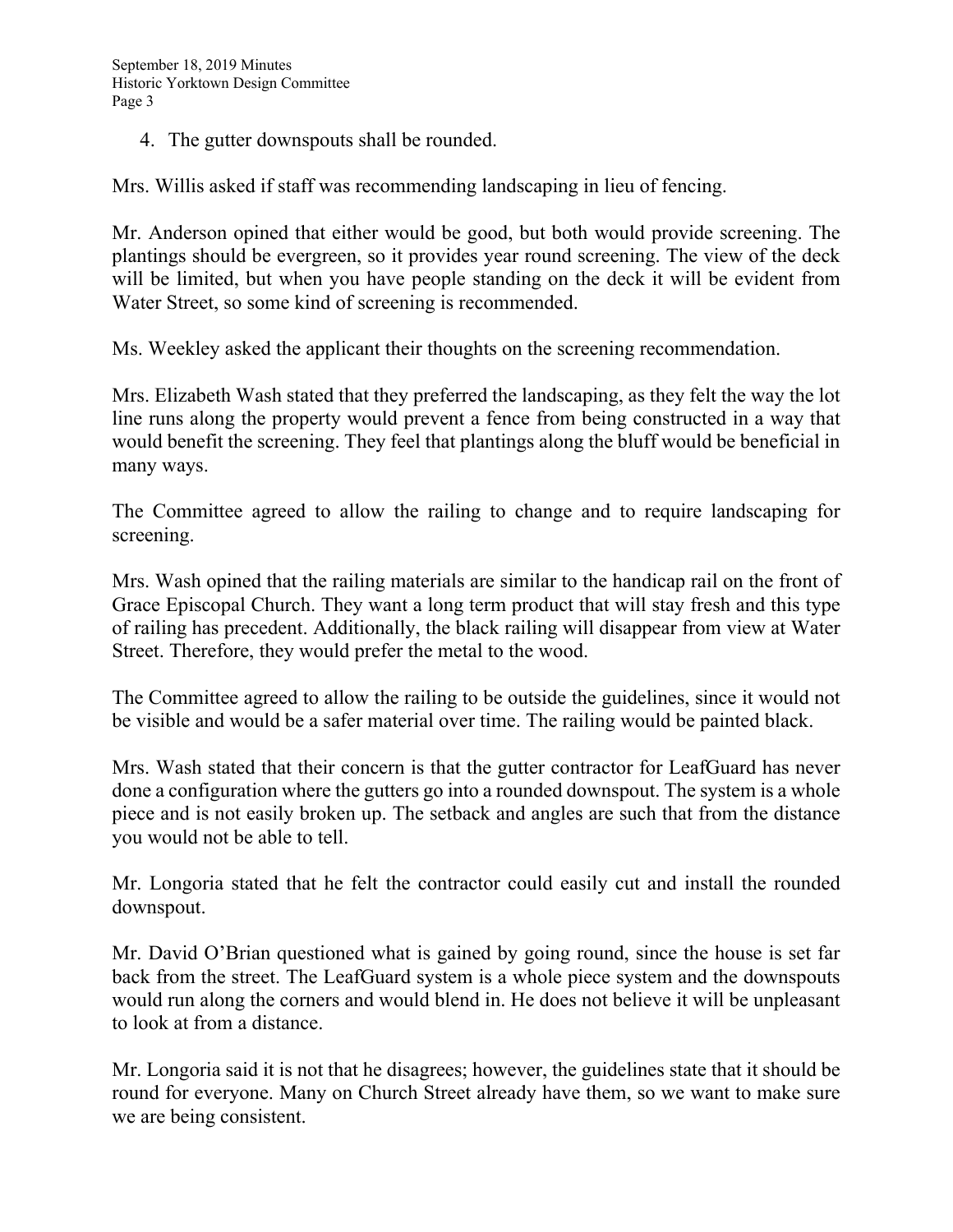Mrs. Wash said that she does not believe the gutters will be visible from Church Street. She understands the guidelines, but it is going to turn a plain system into a custom system and to hold the manufacturer to a warranty versus installing something that might not work and they have way to get it fixed.

Ms. Weekley questioned how the round would make it clog.

Mrs. Wash stated that LeafGuard does not do a round downspout, so it would need to be custom.

The Committee discussed and felt that the gutters needed to be consistent.

Mr. Longoria asked what color of shingles the applicant would prefer.

Mrs. Wash said they liked both choices and would like to have approval of both, then they could choose once the development started and it could be matched better.

The Committee agreed to approve both shingles as proposed.

Ms. Weekley asked if there were any other comments.

There being no further discussion Mrs. Willis moved approval of the application to find the proposal consistent with the Guidelines and that the application be approved, subject to the following conditions:

- on the "Detailed Description Attachment" presented with the application and 1. The proposed changes shall be installed in accordance with the features as depicted received on August 28, 2019, except as noted below.
- 2. The front deck railing shall be not be required to place pickets on the outside of the railing. The front deck railing shall be constructed of a black metal railing. Evergreen plantings shall be planted along the frontage facing Water Street to block views of the deck.
- 3. The gutter downspouts shall be rounded.

By voice vote, the motion was approved unanimously.

## **Application No. HYDC-164-19, Scott and Julie Reichle, 234 Nelson Street**

Mr. Anderson stated that this application, submitted by Scott and Julie Reichle seeks approval for the design of the proposed renovations to an existing single-family detached home on property located at 234 Nelson Street.

The property was previously approved at the February 20, 2019 HYDC meeting for the numerous improvements, which have been completed. The proposed new renovations would consist of: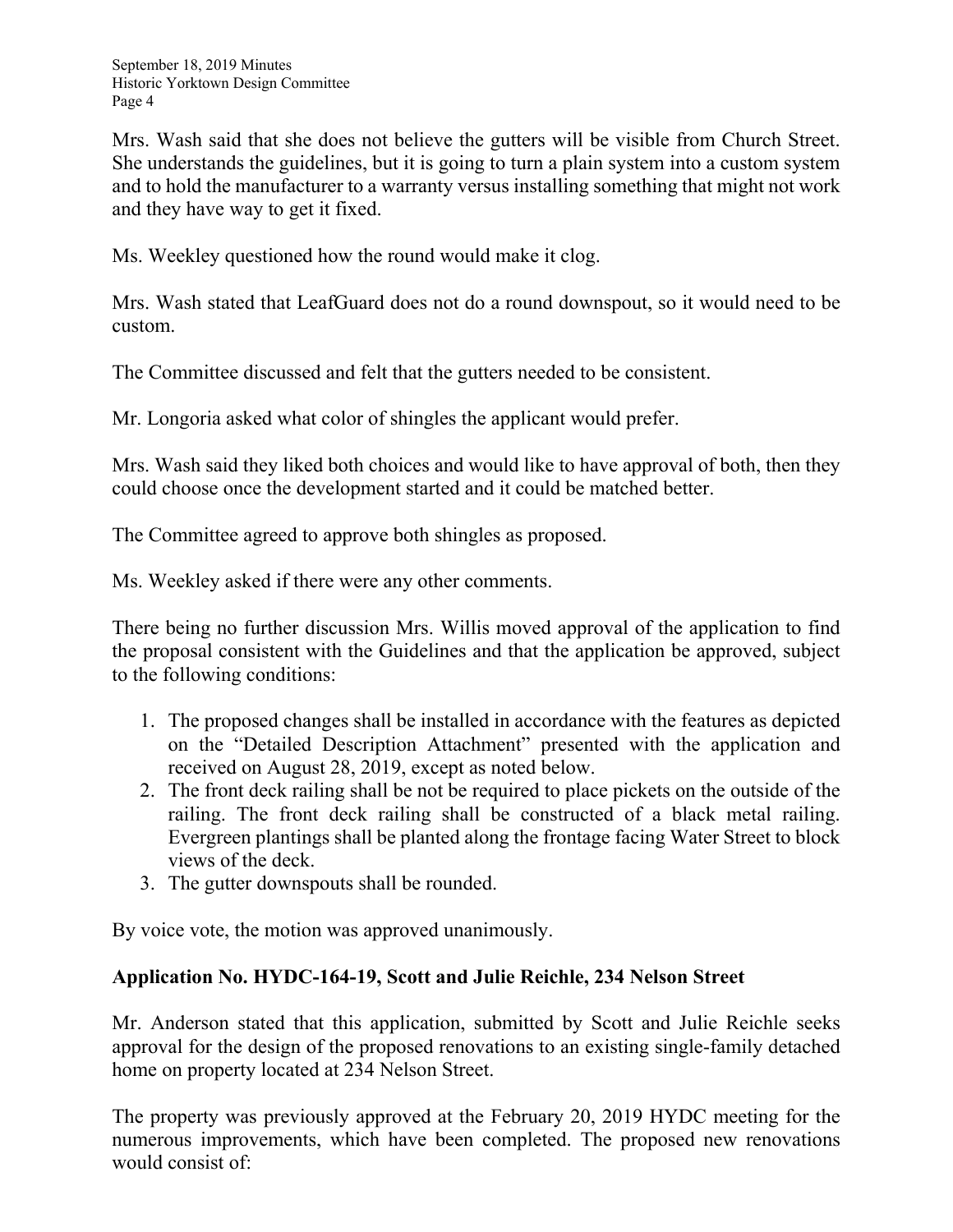- Install a new white front yard picket style fence at the southwest and southeast corner of the front yard;
- Install a new six foot  $(6')$  white board-on-board with spacing;
- Repair and replace existing split rail fence between front and back yard;
- Install brick pavers around driveway; and
- Replace existing front stepping stone walkway with brick paver walkway.

 Design Guidelines and with the character of surrounding structures and the Historic Core. In staff's opinion, the proposed renovations to the property are fully consistent with the Staff believes that the proposed installations will be visually appealing and that it merits approval. Accordingly, it is recommended that the Committee find the proposal consistent with the Guidelines and that the application be approved, subject to the following conditions:

The renovation shall be constructed in accordance with the narrative descriptions and submitted materials and pictures and with the supplementary information presented with the application and received August 28, 2019.

Mrs. Willis stated that the new improvements look wonderful and the new proposals will continue to improve the property.

Mr. Longoria and Ms. Weekley agreed.

Ms. Weekley asked if there were any other comments.

There being no further discussion Mrs. Willis moved approval of the application to find the proposal consistent with the Guidelines and that the application be approved, subject to the following conditions:

The renovation shall be constructed in accordance with the narrative descriptions and submitted materials and pictures and with the supplementary information presented with the application and received August 28, 2019.

By voice vote, the motion was approved unanimously.

## **Application No. HYDC-165-19, Yorktown Village Apartments, 311 Ballard Street**

Mr. Anderson stated that this application, submitted by Yorktown Village Apartments seeks approval for the design of new shutters for the multi-family residential structure on property located at 311 Ballard Street. The proposed changes would consist of replacing the existing black louvered shutters with new black paneled shutters.

 Design Guidelines and with the character of surrounding structures and the Historic Core. In staff's opinion, the proposed renovations to the structure are fully consistent with the Staff believes that the proposed new shutters will be visually appealing and that the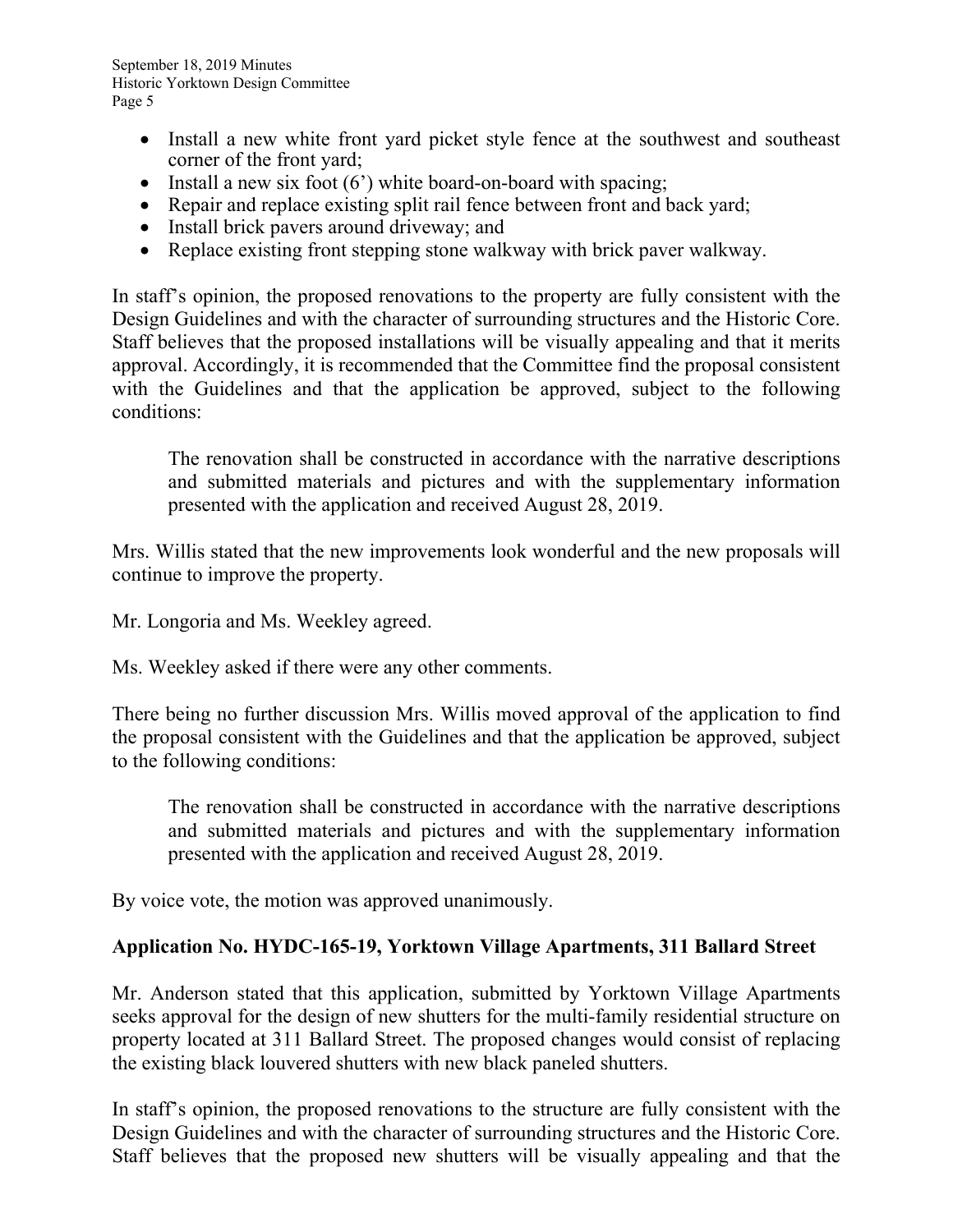application merits approval. Accordingly, it is recommended that the Committee find the proposal consistent with the Guidelines and that the application be approved, subject to the following condition:

The renovation shall be constructed in accordance with the application narrative description and submitted pictures received August 29, 2019.

Ms. Weekley asked if there were any other comments.

There being no further discussion Mrs. Willis moved approval of the application to find the proposal consistent with the Guidelines and that the application be approved, subject to the following conditions:

The renovation shall be constructed in accordance with the application narrative description and submitted pictures received August 29, 2019.

By voice vote, the motion was approved unanimously.

# **Staff Reports**

Mr. Anderson discussed the administrative approvals completed since the last meeting and he reviewed them with the Committee.

 Mr. Anderson asked the Committee their opinion about the possibility of making Main a lane with landscaping down the middle and have pedestrian and bike access to the other Street a one way from the monument through to Ballard Street. The proposal would close lane. This would help bring more traffic down Main Street and give more visibility to the businesses on Main Street.

Mrs. Willis asked if there would be an effort to sit down with everyone about the closing.

Mr. Anderson said that the County would definitely want feedback from the residents of Yorktown.

Mr. Longoria asked if there would be any pedestrian markers placed down the road.

Mr. Anderson stated that those items would be considerations during the design phase, if it got that far, but that pedestrian safety would be a top feature.

Overall the Committee thought is should be something that is considered and people would like the safety of being able to walk in Yorktown safely. Families might use it more, too. They felt that a meeting with the Yorktown residents would be helpful to get everyone's opinion.

## **Committee Requests**